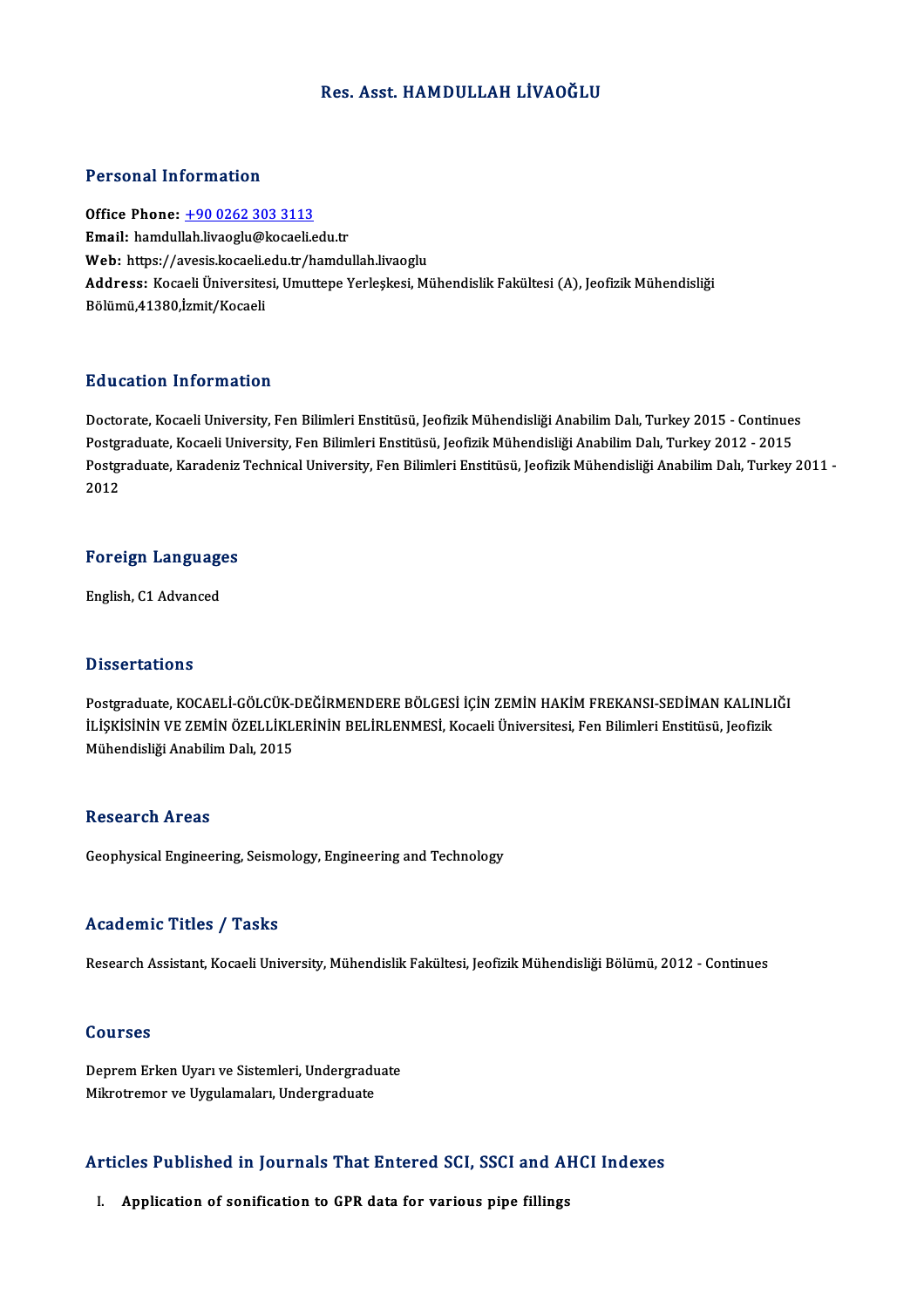KAPLANVURAL İ.,LİVAOĞLUH.

KAPLANVURAL İ., LİVAOĞLU H.<br>NDT & E INTERNATIONAL, vol.124, 2021 (Journal Indexed in SCI)<br>A Componative Study of Bernange and Fourier Spectral Bel

- II. A Comparative Study of Response and Fourier Spectral Ratios on Classifying Sites<br>LIVAOĞLU H., ŞENTÜRK E., SERTÇELİK F. NDT & E INTERNATIONAL, vol.124, 2021<br>A Comparative Study of Response ar<br>LİVAOĞLU H., ŞENTÜRK E., SERTÇELİK F.<br>PURE AND APRLIED GEOPHYSICS. vol.17 A Comparative Study of Response and Fourier Spectral Ratios on Classifying Sites<br>LiVAOĞLU H., ŞENTÜRK E., SERTÇELİK F.<br>PURE AND APPLIED GEOPHYSICS, vol.178, no.5, pp.1745-1759, 2021 (Journal Indexed in SCI)<br>Source paramete
- LİVAOĞLU H., ŞENTÜRK E., SERTÇELİK F.<br>PURE AND APPLIED GEOPHYSICS, vol.178, no.5, pp.1745-1759, 2021 (Journal Indexed in SCI<br>III. Source parameters for small-moderate earthquakes in Marmara Region (Turkey) PURE AND APPLIED GEOPHYSICS, vol.178, no.5, pp.1745-1<br>Source parameters for small-moderate earthquakes<br>IRMAK T. S. , Yavuz E., LİVAOĞLU H., ŞENTÜRK E., ŞAHİN E.<br>CEOSCIENCES JOUPNAL, vol.24, no.5, np.541,555,2020 (Jo III. Source parameters for small-moderate earthquakes in Marmara Region (Turkey)<br>IRMAK T. S., Yavuz E., LİVAOĞLU H., ŞENTÜRK E., ŞAHİN E.<br>GEOSCIENCES JOURNAL, vol.24, no.5, pp.541-555, 2020 (Journal Indexed in SCI)
- IRMAK T. S. , Yavuz E., LİVAOĞLU H., ŞENTÜRK E., ŞAHİN E.<br>GEOSCIENCES JOURNAL, vol.24, no.5, pp.541-555, 2020 (Journal Indexed in SCI)<br>IV. A Comprehensive Analysis of Ionospheric Anomalies before the M(w)7.1 Van Earthq **GEOSCIENCES JONA**<br>**October 2011**<br>SENTIDV E 110 A Comprehensive Analysis of Iono<br>October 2011<br>ŞENTÜRK E., LİVAOĞLU H., ÇEPNİ M. S.<br>JOUPNAL OF NAVIC ATION vel 72 ne 2 October 2011<br>ŞENTÜRK E., LİVAOĞLU H., ÇEPNİ M. S.<br>JOURNAL OF NAVIGATION, vol.72, no.3, pp.702-720, 2019 (Journal Indexed in SCI) SENTÜRK E., LİVAOĞLU H., ÇEPNİ M. S.<br>JOURNAL OF NAVIGATION, vol.72, no.3, pp.702-720, 2019 (Journal Indexed in SCI)<br>V. Seismic vulnerability indices of ground for Deirmendere (Kocaeli Province, Turkey)<br>LİVAOĞLU H. IBMAKT S
- **JOURNAL OF NAVIGATION, vol.72, no.3,<br>Seismic vulnerability indices of group**<br>LİVAOĞLU H., IRMAK T. S. , GUEVEN I. T.<br>PULLETIN OF ENCINEERING GEOLOCY Seismic vulnerability indices of ground for Deirmendere (Kocaeli Province, Turkey)<br>LİVAOĞLU H., IRMAK T. S. , GUEVEN I. T.<br>BULLETIN OF ENGINEERING GEOLOGY AND THE ENVIRONMENT, vol.78, no.1, pp.507-517, 2019 (Journal Indexe LİVAOČ<br>BULLET<br>in SCI)<br>Discrii BULLETIN OF ENGINEERING GEOLOGY AND THE ENVIRONMENT, vol.78, no.1, pp.507-517, 2019 (<br>in SCI)<br>VI. Discrimination of quarry blasts from tectonic events in the Armutlu Peninsula, Turkey<br>Vorus E. Serteelik E. Liveoğlu H. Weit
- in SCI)<br>Discrimination of quarry blasts from tectonic<br>Yavuz E., Sertçelik F., Livaoğlu H., Woith H., Lühr B.<br>Journal of Seismolegy, vol 22. np 59.76.2010 (Jour Discrimination of quarry blasts from tectonic events in the Arm<br>Yavuz E., Sertçelik F., Livaoğlu H., Woith H., Lühr B.<br>Journal of Seismology, vol.23, pp.59-76, 2019 (Journal Indexed in SCI)<br>An amninisal palationship hatwaa Yavuz E., Sertçelik F., Livaoğlu H., Woith H., Lühr B.<br>Journal of Seismology, vol.23, pp.59-76, 2019 (Journal Indexed in SCI)<br>VII. An empirical relationship between seismic bedrock depth and fundamental frequency for<br>Desin
- Journal of Seismology, vol.23, pp.59-<br>An empirical relationship betwee<br>Degirmendere (Kocaeli-Turkey)<br>Liveeğlu H. Jrmak T. S An empirical relation<br>Degirmendere (Koca<br>Livaoğlu H., Irmak T. S.<br>ENVIRONMENTAL EAR Degirmendere (Kocaeli-Turkey)<br>Livaoğlu H., Irmak T. S.<br>ENVIRONMENTAL EARTH SCIENCES, vol.76, 2017 (Journal Indexed in SCI)

## Articles Published in Other Journals

I. 22.01.2020 Akhisar-Manisa Depremi (Mw5.5) ve Artçılarının Sismotektonik Analizi (Focal Mechanisms of the January of the January<br>22.01.2020 Akhisar-Manisa Depremi (Mw 5.5) ve Artçılarının Sismotektonik Analizi (Focal<br>Mechanisms of the January 22, 2020 Akhisar-Manisa Earthquake (Mw 5.5) and Its Aftershocks:<br>Se Seismotectonic Implications)<br>Irmak T. S., Doğan B., Yavuz E., Livaoğlu H., Sertçelik F. Mechanisms of the January 22, 2020 Akhisar-Ma<br>Seismotectonic Implications)<br>Irmak T. S. , Doğan B., Yavuz E., Livaoğlu H., Sertçelik F.<br>Türk Densem Arestume Densisi vol 2 no 1 np 27.46.2

Türk Deprem Araştırma Dergisi, vol.2, no.1, pp.27-46, 2020 (Other Refereed National Journals)

- Irmak T. S. , Doğan B., Yavuz E., Livaoğlu H., Sertçelik F.<br>Türk Deprem Araştırma Dergisi, vol.2, no.1, pp.27-46, 2020 (Other Refereed National Journals)<br>II. Gaziantep-Kahramanmaraş Bölgesinde Meydana Gelen Deprem ve T Türk Deprem Araştırma Dergisi, vol.2, no.1, pp.27-46, 202<br>Gaziantep-Kahramanmaraş Bölgesinde Meydana G<br>ve Frekans Ortamı Yöntemleri ile Sınıflandırılması<br>vAVUZ E. SERTCELİK E. LİVAQĞLU H. IBMAK T. S Gaziantep-Kahramanmaraş Bölgesinde Meyda<br>ve Frekans Ortamı Yöntemleri ile Sınıflandırı<br>YAVUZ E., SERTÇELİK F., LİVAOĞLU H., IRMAKT. S.<br>Bitlie Enen Üniversitesi Fen Bilimleri Dergisi vel 9. ı ve Frekans Ortamı Yöntemleri ile Sınıflandırılması<br>YAVUZ E., SERTÇELİK F., LİVAOĞLU H., IRMAK T. S.<br>Bitlis Eren Üniversitesi Fen Bilimleri Dergisi, vol.8, no.2, pp.642-651, 2019 (Other Refereed National Journals)<br>Investiga YAVUZ E., SERTÇELİK F., LİVAOĞLU H., IRMAK T. S.<br>Bitlis Eren Üniversitesi Fen Bilimleri Dergisi, vol.8, no.2, pp.642-651, 2019 (Other Refereed National Journals)<br>III. Investigation of Site Characterization in Akdeniz Regio
- Bitlis Eren Üniver<br>Investigation o<br>Wave Methods<br>Congiz K. Sortsell III. Investigation of Site Characterization in Akdeniz Region by Using Seismic Refraction and Surface<br>Wave Methods<br>Cengiz K., Sertçelik F., Livaoğlu H., Sertçelik İ., Ibikçi S.

Wave Methods<br>Cengiz K., Sertçelik F., Livaoğlu H., Sertçelik İ., Ibikçi S.<br>International Journal of Applied and Physical Sciences, vol.4, no.3, pp.1-10, 2018 (Refereed Journals of Other<br>Institutions) Cengiz K., Ser<br>International<br>Institutions)<br>Soismic Che International Journal of Applied and Physical Sciences, vol.4, no.3, pp.1-10, 2018 (Refereed Journal<br>Institutions)<br>IV. Seismic Characterization of the Blast Occured In Istanbul (Turkey) by the end of 2016<br>INAOČULH VAVUZE S

- Institutions)<br>IV. Seismic Characterization of the Blast Occured In Istanbul (Turkey) by the end of 2016<br>LIVAOĞLU H., YAVUZ E., SERTÇELİK F., IRMAKT.S. , SERTÇELİK İ., KURTULUŞ C. Disaster Science and Engineering, vol.4, no.1, pp.46-53, 2018 (National Refreed University Journal)
- LİVAOĞLU H., YAVUZ E., SERTÇELİK F., IRMAK T. S. , SERTÇELİK İ., KURTULUŞ C.<br>Disaster Science and Engineering, vol.4, no.1, pp.46-53, 2018 (National Refreed University Journal)<br>V. COK KRİTERLİ KARAR VERME ANALİZİ İLE CBS O Disaster Science and Engineering, vo<br>COK KRİTERLİ KARAR VERME A<br>SEÇİMİ: İZMİT MERKEZ ÖRNEĞİ<br>SENTÜRKE LİVAQĞLILH YAYUZ E ÇOK KRİTERLİ KARAR VERME AN<br>SEÇİMİ: İZMİT MERKEZ ÖRNEĞİ<br>ŞENTÜRK E., LİVAOĞLU H., YAVUZ E.<br>Uyaylamalı Yarhilimlari Dargisi yal 1 SEÇİMİ: İZMİT MERKEZ ÖRNEĞİ<br>ŞENTÜRK E., LİVAOĞLU H., YAVUZ E.<br>Uygulamalı Yerbilimleri Dergisi, vol.16, no.1, pp.17-26, 2017 (Other Refereed National Journals)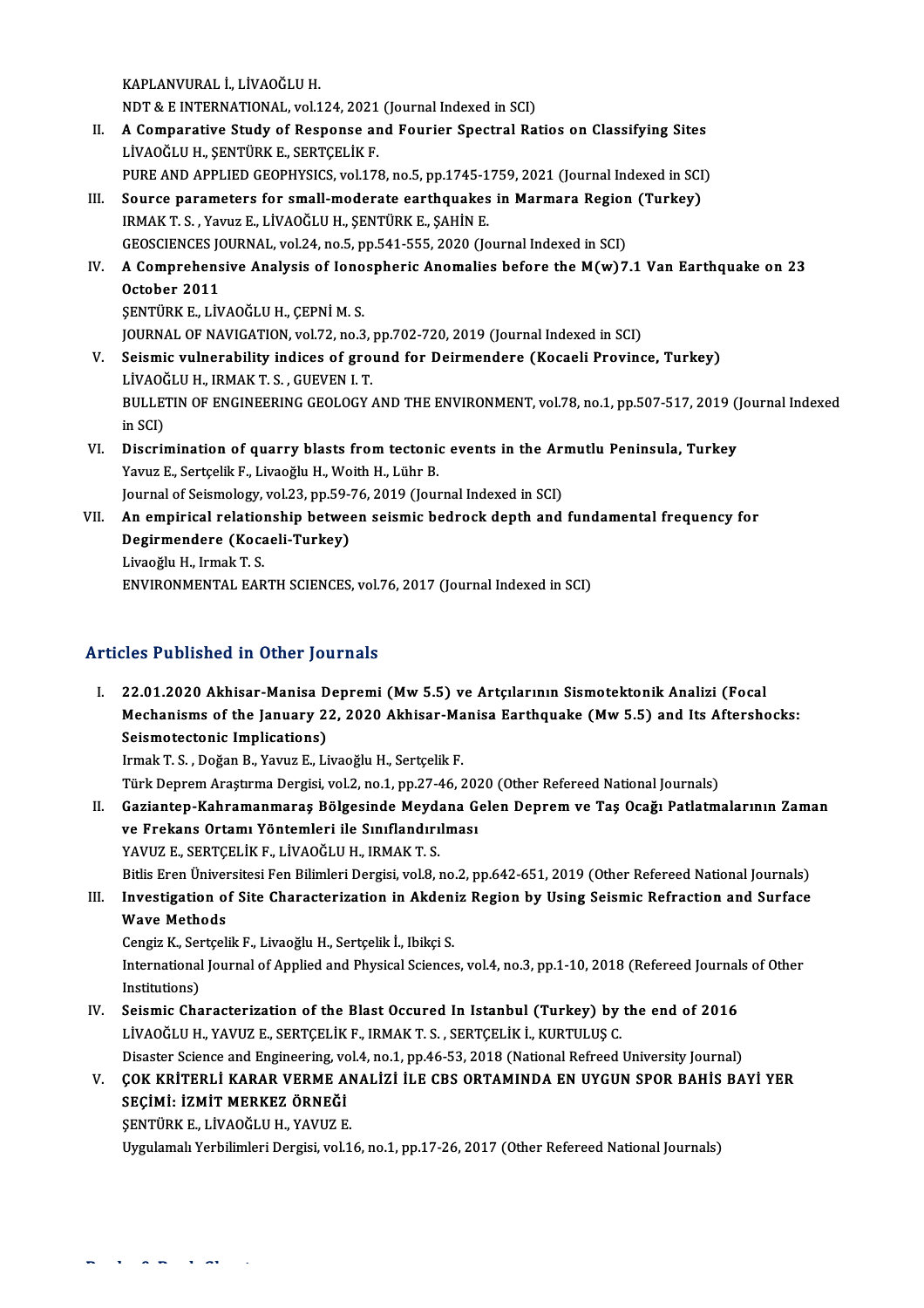#### Books&Book Chapters

I. Avcılar–Firuzköy Yarımadası 1. Derece Arkeolojik Sit Alanında Yapılan Jeofizik Araştırmalar r.<br>Avcılar–Firuzköy Yarımadası 1. Derece Arkeolojik Sit<br>PEKŞEN E., KAPLANVURAL İ., BARIŞ Ş., YAS T., LİVAOĞLU H.<br>in. İSTANPUL KÜÇÜKÇEKMEÇEÇÖL HAVZASI KAZU APL San in: İSTANBUL KÜÇÜKÇEKMECEGÖL HAVZASI KAZILARI, Şengül G. Aydıngün, Editor, Arkeoloji ve Sanat Yayınları,<br>İstanbul, pp.143-152, 2017 PEKŞEN E., KAPLANVURAL<br>in: İSTANBUL KÜÇÜKÇEKMI<br>İstanbul, pp.143-152, 2017

# Refereed Congress / Symposium Publications in Proceedings

efereed Congress / Symposium Publications in Proceedings<br>I. Marmara Bölgesi'ndeki Kuvvetli Yer Hareketi İstasyonları İçin Spektral Azalım Parametresinin<br>(Kanna) Pelirlenmesi (Kappa) Belirlenmesi<br>(Kappa) Belirlenmesi<br>SEPTCELİK E. Aksay D. 1 Marmara Bölgesi'ndeki Kuvvetli Y<br>(Kappa) Belirlenmesi<br>SERTÇELİK F., Akçay D., LİVAOĞLU H.<br>VI International Farthauelio Sumnesi (Kappa) Belirlenmesi<br>SERTÇELİK F., Akçay D., LİVAOĞLU H.<br>VI. International Earthquake Symposium, 25 - 27 September 2019

SERTÇELİK F., Akçay D., LİVAOĞLU H.<br>VI. International Earthquake Symposium, 25 - 27 September 2019<br>II. Comparison of Response and Fourier Spectral Ratios In Evaluating The Site Predominant Periods<br>I ivaeğlu H. Sertseli VI. International Earthq<br>**Comparison of Resp**<br>Livaoğlu H., Sertçelik F.<br><sup>VI.</sup> International Earthq Comparison of Response and Fourier Spectral Ratios In Evaluating The Site Predominant<br>Livaoğlu H., Sertçelik F.<br>VI. International Earthquake Symposium, Kocaeli, Turkey, 25 - 27 September 2019, vol.1, pp.800-804<br>Discriminat

VI. International Earthquake Symposium, Kocaeli, Turkey, 25 - 27 September 2019, vol.1, pp.800-804

Livaoğlu H., Sertçelik F.<br>VI. International Earthquake Symposium, Kocaeli, Turkey, 25 - 27 September 2019, vol.1, pp.800-804<br>III. Discrimination of Natural and Artificial Quakes through Effective Selection of P and S Wave on Complexity Method<br>Yavuz E., Livaoğlu H., Irmak T. S. , Sertçelik F.<br>VI. International Earthquake Symposium, Kocaeli, Turkey, 25 - 27 September 2019, vol.1, pp.929-932<br>Predeminant Period Pased Site Classifisation: A Case

Yavuz E., Livaoğlu H., Irmak T. S., Sertçelik F.

IV. Predominant Period Based Site Classification: A Case Study For Strong Ground Motion Stations In VI. International Ear<br>Predominant Peri<br>Kocaeli (Turkey)<br>SERTCELİK ELİVA Kocaeli (Turkey)<br>SERTÇELİK F., LİVAOĞLU H., KURTULUŞ C.<br>Engineering Technology, Computer, Basic Applied Sciences ( ECBA- 2018 ), Puke, Thailand, 5 - 06 December 2018<br>Corianten Kahramanmanas Bölgseinde Meydana Celan Denrem

SERTÇELİK F., LİVAOĞLU H., KURTULUŞ C.

- SERTÇELİK F., LİVAOĞLU H., KURTULUŞ C.<br>Engineering Technology, Computer, Basic Applied Sciences ( ECBA- 2018 ), Puke, Thailand, 5 06 December 2013<br>V. Gaziantep-Kahramanmaraş Bölgesinde Meydana Gelen Deprem ve Taş Ocağı P Engineering Technology, Computer, Basic Applied Scien<br>Gaziantep-Kahramanmaraş Bölgesinde Meydana<br>Ayrımlaştırma Fonksiyonları ile Sınıflandırılması<br>YAVUZ E LİVAQČLU H. SERTCELİK E. IRMAK T. S Gaziantep-Kahramanmaraş Bölgesinde Meyda<br>Ayrımlaştırma Fonksiyonları ile Sınıflandırılı<br>YAVUZ E., LİVAOĞLU H., SERTÇELİK F., IRMAKT. S.<br>Uluslararası Marmara Fan*ve Sosu*al Bilimler Kongr Ayrımlaştırma Fonksiyonları ile Sınıflandırılması<br>YAVUZ E., LİVAOĞLU H., SERTÇELİK F., IRMAK T. S.<br>Uluslararası Marmara Fen ve Sosyal Bilimler Kongresi 2018, Kocaeli, Turkey, 23 - 25 November 2018, vol.1,<br>pp.1103-1106 YAVUZ E., LİVAOĞLU H., SERTÇELİK F., IRMAK T. S.
- VI. Uluslararası Marmara Fen ve Sosyal Bilimler Kongresi 2018, Kocaeli, Turkey, 23 25 November 2018, v<br>pp.1103-1106<br>VI. Ground Transfer Function for a Homogeneous Medium Using Single Station Strong Motion<br>III UTAS E J İV pp.1103-1106<br>Ground Transfer Function for a H<br>ULUTAŞ E., LİVAOĞLU H., YILDIRIM S.<br>International Mermere Science and Se Ground Transfer Function for a Homogeneous Medium Using Single Station Strong Motion<br>ULUTAȘ E., LİVAOĞLU H., YILDIRIM S.<br>International Marmara Science and Social Sciences Congress, Kocaeli, Turkey, 23 - 25 November 2018<br>Ma

VLUTAŞ E., LİVAOĞLU H., YILDIRIM S.<br>International Marmara Science and Social Sciences Congress, Kocaeli, Turkey, 23 - 25 Novemb<br>VII. Mersin Akkuyu Nükleer Güç Santrali Civarındaki Sismik Olayların Sınıflandırılması International Marmara Science and Social Sciences<br>Mersin Akkuyu Nükleer Güç Santrali Civarınd<br>YAVUZ E., LİVAOĞLU H., IRMAK T. S. , SERTÇELİK F.<br>Uluslararası Katılımlı Türkiye Ulusal Isadesi ve Jaafi

Uluslararası Katılımlı Türkiye Ulusal Jeodezi ve Jeofizik Birliği Bilimsel Kongresi, İzmir, Turkey, 30 May - 02 June<br>2018, vol.1, pp.438-441 YAVUZ E., LİVAOĞLU H., IRMAK T. S., SERTCELİK F. Uluslararası Katılımlı Türkiye Ulusal Jeodezi ve Jeofizik Birliği Bilimsel Kongresi, İzmir, Turkey, 30 May - 02<br>2018, vol.1, pp.438-441<br>VIII. DETERMINATION OF SOIL PARAMETERS FOR TURKISH NATIONAL STRONG-GROUND MOTION<br>S

# 2018, vol.1,<br>DETERMIN<br>STATIONS<br>SERTCELIV DETERMINATION OF SOIL PARAMETERS FOR TURKISH NATIONAL STRONG-GROUND MOTION<br>STATIONS<br>SERTÇELİK F., KURTULUŞ C., SERTÇELİK İ., ÇEKEN u., LİVAOĞLU H., KURU T., TEPEUĞUR E., ALTINOK S., ALKAN M.<br>A., TEKİN K. at.al

STATIONS<br>SERTÇELİK F., KUF<br>A. , TEKİN K., et al.<br>4. Uluslaranası Dar SERTÇELİK F., KURTULUŞ C., SERTÇELİK İ., ÇEKEN u., LİVAOĞLU H., KURU T., TEPEUĞUR E., ALTINOK S<br>A. , TEKİN K., et al.<br>4. Uluslararası Deprem Mühendisliği ve Sismoloji Konferansı, Eskişehir, Turkey, 11 - 13 October 2017<br>Sej

A. , TEKİN K., et al.<br>1. Uluslararası Deprem Mühendisliği ve Sismoloji Konferansı, Eskişehir, Turkey, 11 - 13 October 2017<br>18. Seismic Site Characterization Of The Marmara Region Using Masw, Remi And Microtremor Methods<br>11 4. Uluslararası Deprem Mühendisliği ve Sismoloji Konferansı, Eskişehir, Turkey, 11 - 13 October 2017<br>Seismic Site Characterization Of The Marmara Region Using Masw, Remi And Microtremor Methods<br>KURTULUŞ C., SERTÇELİK F., L Seismic Site Cha<br>KURTULUŞ C., SER<br>M., TEKİN K., et al.<br><sup>Oth</sup> Congress of t<sup>h</sup> KURTULUŞ C., SERTÇELİK F., LİVAOĞLU H., SERTÇELİK İ., ÇEKEN u., TURGAY k., TEPEUĞUR e., ALTINOK S., ALKAN<br>M., TEKİN K., et al.<br>9th Congress of the Balkan Geophysical Society (BGS 2017), Antalya, Turkey, Turkey, 5 - 09 Nove

M., TEKİN K., et al.<br>9th Congress of the Balkan Geophysical Society (BGS 2017), Antalya, Turkey, Turkey, 5 - 09 November 2017<br>2. A Practical Solution For Detecting The Bedrock Depth Beneath The Strong Ground Motion'S Stati 9th Congress of the Balkan Geophysical Society (B<br>A Practical Solution For Detecting The Bedro<br>A Case Study For Kocaeli Province (Turkey)<br>UNAOČULU SEPTCELIKE **A Practical Solution For |<br>A Case Study For Kocaeli<br>LİVAOĞLU H., SERTÇELİK F.<br>9th Congress of the Bellian (** 9th Case Study For Kocaeli Province (Turkey)<br>LiVAOĞLU H., SERTÇELİK F.<br>9th Congress of the Balkan Geophysical Society (BGS 2017), Antalya, Turkey, Turkey, 5 - 09 November 2017

## XI. Spectral Analysis of Recent Istanbul (Turkey) Terrorist Attack LİVAOĞLU H., YAVUZ E., SERTÇELİK F., IRMAK T. S., SERTÇELİK İ., KURTULUŞ C. 4th International Earthquake Engineering and Seismology Conference, Eskişehir, Turkey, 11 - 13 October 2017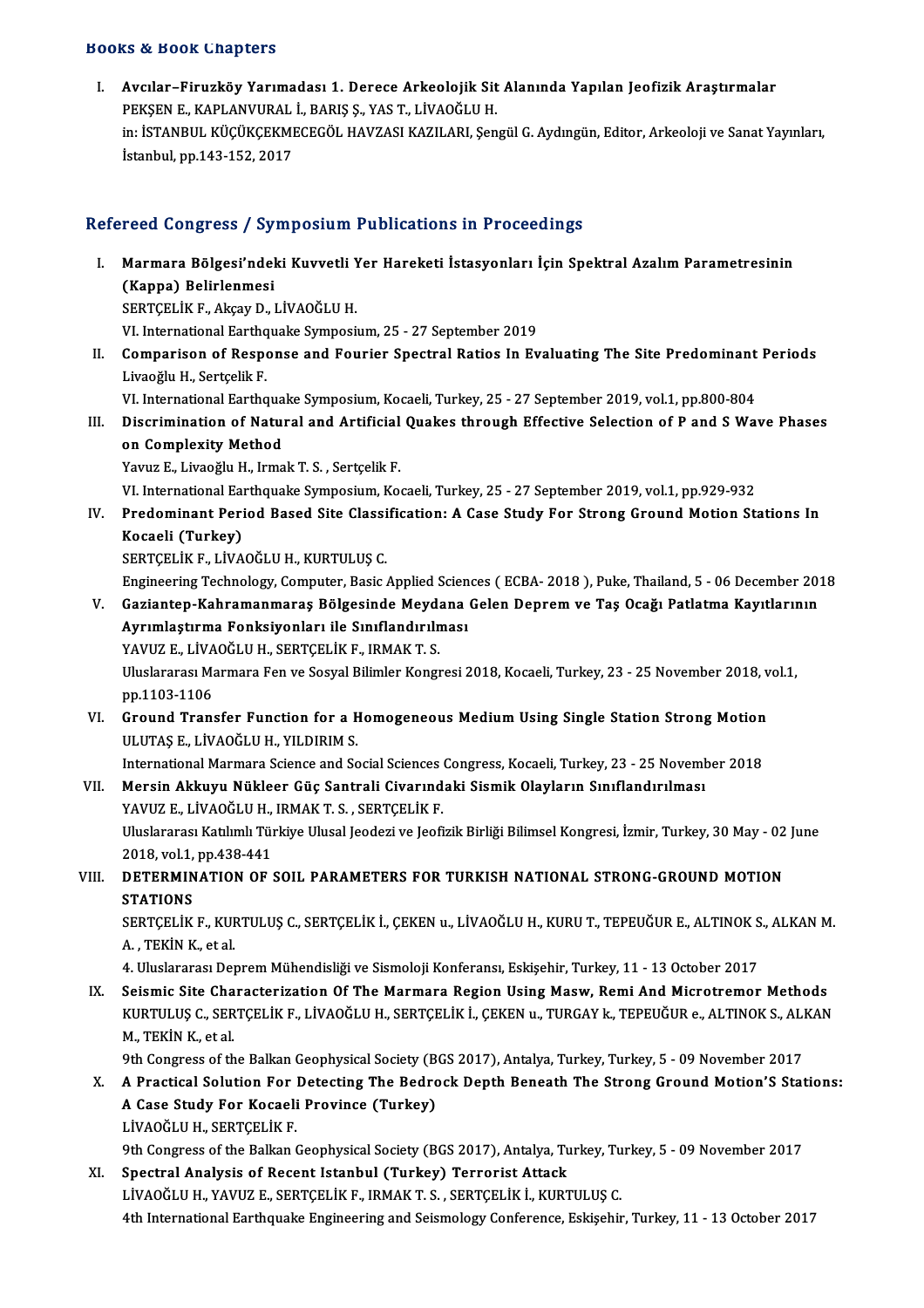| XII.   | Investigation of Site Effect in Hatay Province by Using Seismic Refraction, Masw and Remi                                                           |
|--------|-----------------------------------------------------------------------------------------------------------------------------------------------------|
|        | <b>Measurements and Microtremor Studies</b>                                                                                                         |
|        | KURTULUŞ C., SERTÇELİK F., LİVAOĞLU H., ÇEKEN U., KURU T., TEPEUĞUR E., ALTIOK S., TEKİN K., ŞAŞ C., APAK A.,<br>et al.                             |
|        | International conference on Innovative Trends in Engineering, Technology, Computer and Applied Sciences<br>(ITETCAS, Tokyo, Japan, 8 - 09 July 2017 |
| XIII.  | Seismological Analysis of May 12, 2016 Diyarbakır (Se Turkey) Blast                                                                                 |
|        | SERTÇELİK F., IRMAK T. S., LİVAOĞLU H., YAVUZ E., SERTÇELİK İ., KURTULUŞ C.                                                                         |
|        | International Conference on Innovative Trends in Engineering, Technology, Computer and Applied Sciences, Tokyo,                                     |
|        | Japan, 8 - 09 July 2017, vol 2                                                                                                                      |
| XIV.   | The Temporal Variation of Coda-Wave Attenuation in Ayvacık, Çanakkale,Turkey                                                                        |
|        | SERTÇELİK F., LİVAOĞLU H., MORGİL E., BİRDEM M., YAVUZ E., ŞENTÜRK E.                                                                               |
|        | 2nd International Conference on Civil and Environmental Engineering, Nevșehir, Turkey, 8 - 10 May 2017, pp.3400                                     |
| XV.    | Spectral Analysis of Recent Ankara Turkey Terrorist Attacks                                                                                         |
|        | SERTÇELİK F., IRMAK T. S., LİVAOĞLU H., YAVUZ E., SERTÇELİK İ., KURTULUŞ C.                                                                         |
|        | 5th Annual International Conference on Geological and Earth Sciences (GEOS 2016), Singapore, 10 - 11 October                                        |
|        | 2016, pp.41-47                                                                                                                                      |
| XVI.   | The Stability of H/V Spectral Ratios from Noise Measurements in Armutlu Peninsula (Turkey)                                                          |
|        | LİVAOĞLU H., IRMAK T. S., ÇAKA D., YAVUZ E., LUEHR B. G., WOITH H., TUNÇ B., BARIŞ Ş.                                                               |
|        | International Conference on Advances in Natural and Applied Sciences (ICANAS), Antalya, Turkey, 21 - 23 April                                       |
|        | 2016, vol.1726                                                                                                                                      |
| XVII.  | Seismic Vulnerability Indices for Kocaeli Değirmendere Turkey Area and Comparing With Soil                                                          |
|        | <b>Characteristic Using Microtremor</b>                                                                                                             |
|        | Livaoğlu H., Irmak T. S., Güven İ. T., Özer M. F.                                                                                                   |
|        | Kocaeli 5. Uluslararası Deprem Sempozyumu, Kocaeli, Turkey, 16 - 18 June 2015                                                                       |
| XVIII. | KOCAELİ DEĞİRMENDERE BÖLGESİ İÇİN ZEMİN HASAR DAĞILIM İNDEKSLERİ TESPİTİ ve                                                                         |
|        | ZEMİNÖZELLİKLERİ İLE KARŞILAŞTIRILMASI                                                                                                              |
|        | Livaoğlu H., Irmak T. S., Güven İ. T., Özer M. F.                                                                                                   |
|        | 5. Uluslararası Deprem Sempozyumu Kocaeli 2015, Kocaeli, Turkey, 10 - 12 June 2015, vol.1, pp.286-287                                               |
| XIX.   | An empiric relationship between sediment thickness of different data and resonance frequency                                                        |
|        | which calculated by using the H/V ratio method of seismic noise for Gölcük-Değirmendere area                                                        |
|        | (Turkey)                                                                                                                                            |
|        | LİVAOĞLU H., IRMAK T. S., GÜVEN İ. T.                                                                                                               |
|        | European Geosciences Union General Assembly 2015, Viyana, Austria, 8 - 16 April 2015                                                                |
| XX.    | An Empiric Relationship between sediment thickness of different data and resonance frequency                                                        |
|        | which calculated by using the H V ratio method of seismic noise for Golcuk Degirmendere Area<br><b>Turkey</b>                                       |
|        | Livaoğlu H., Irmak T. S., Güven İ. T., Özer M. F.                                                                                                   |
|        | Geophysical Research Abstract, Vienna, Austria, 12 - 14 April 2015, vol.17, pp.5188                                                                 |
| XXI.   | An Empiric Relationship between Sediment Thickness of Dİfferent Data and Resonance Frequency                                                        |
|        | which Calculated by Using the H V ratio Method of Seismic Noise for Gölcük Değirmendere Area                                                        |
|        | <b>Turkey</b>                                                                                                                                       |
|        | LİVAOĞLU H., IRMAK T. S., GÜVEN İ. T., ÖZER M. F.                                                                                                   |
|        | EGU General Assembly 2015 Vienna, 12 - 17 April 2015                                                                                                |
| XXII.  | Kentsel Dönüşüm Sürecinde "Kentsel Afet Risk Yönetimi"ne Dair Kocaeli- Gölcük- Değirmendere                                                         |
|        | Beldesi Üzerinden Disiplinlerarası Bir Yaklaşım                                                                                                     |
|        | Kösten E.Y., Kutluca A.K., Güven İ.T., Öztekin D., Dağdelen K., Livaoğlu H., Irmak T.S., Özer M.F.                                                  |
|        | Uluslararası Kentsel Planlama Mimarlık Tasarım Kongresi, Kocaeli, Turkey, 8 - 11 May 2014                                                           |
| XXIII. | Mikrotremor Yöntemi ile Kocaeli-Değirmendere bölgesi için Hakim Frekans - Sediman Kalınlığı                                                         |
|        | Ampirik İlişkisi : İlk Sonuçlar                                                                                                                     |
|        | Livaoğlu H., Irmak T. S., Güven İ. T., Özer M. F.                                                                                                   |
|        |                                                                                                                                                     |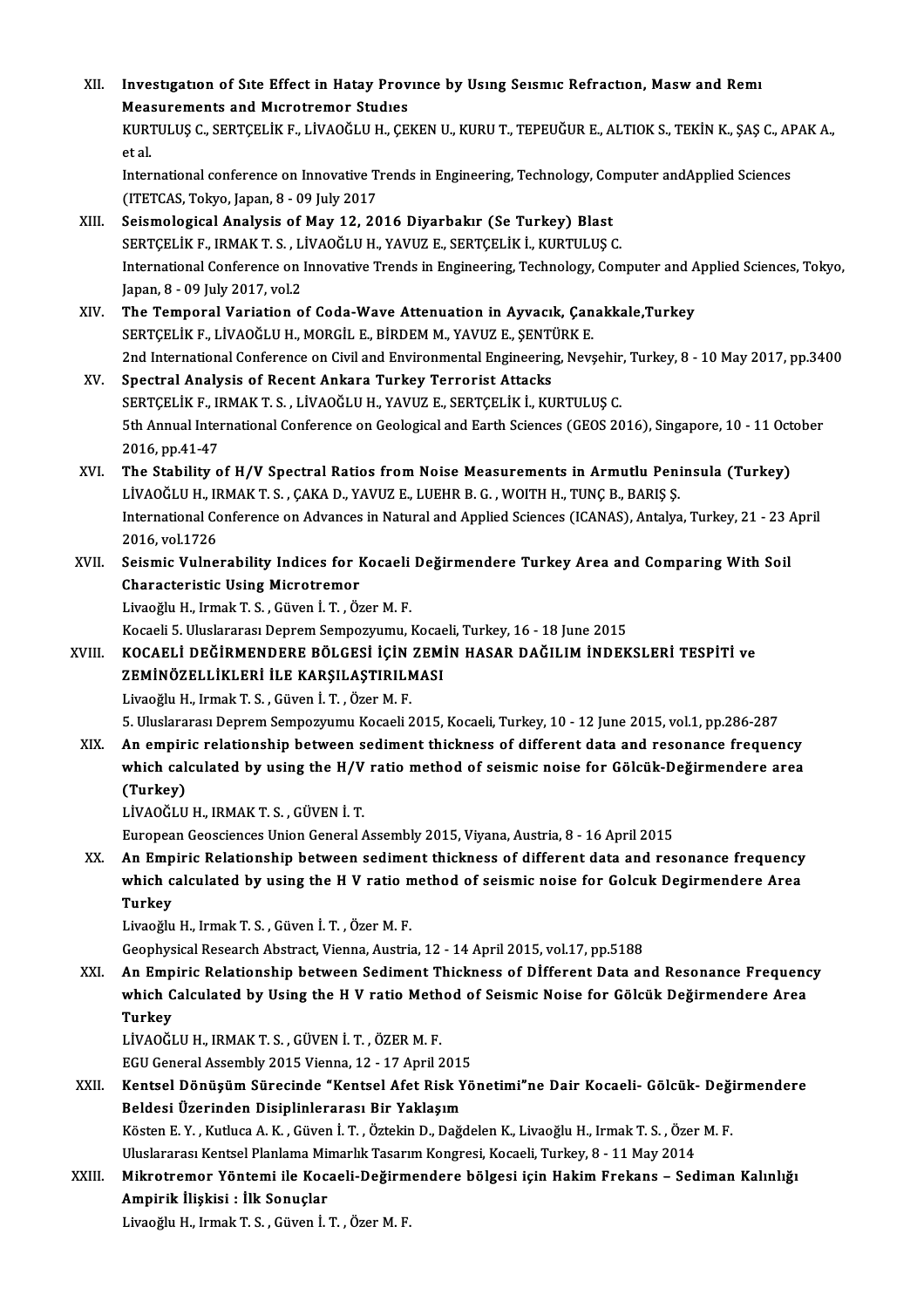20th International Geophysical Congress, Antalya, Turkey, 25 - 27 November 2013<br>Preliminary results of geophysical application of an angient esttlement at

XXIV. Preliminary results of geophysical application of an ancient settlement at Bathonea in Küçükçekmece 20th Internat<br>Preliminary<br>Lake Basin<br>PEKEN E. V Lake Basin<br>PEKŞEN E., YAS T., KAPLANVURAL İ., LİVAOĞLU H., BARIŞ Ş., AYDINGÜN Ş.<br>Türkiye 20. Uluslararası Kongre ve Sergisi, Antalya, Turkey, 25 - 27 November 2013<br>İstanbul Küsüksekmese Göl Hayrası, Antik Bathenes Kenti Ar

PEKŞEN E., YAS T., KAPLANVURAL İ., LİVAOĞLU H., BARIŞ Ş., AYDINGÜN Ş.

PEKŞEN E., YAS T., KAPLANVURAL İ., LİVAOĞLU H., BARIŞ Ş., AYDINGÜN Ş.<br>Türkiye 20. Uluslararası Kongre ve Sergisi, Antalya, Turkey, 25 - 27 November 2013<br>XXV. İstanbul Küçükçekmece Göl Havzası Antik Bathonea Kenti Arkeojeof Türkiye 20. Uluslararası Kongre ve Sergisi, Antalya, Turkey, 25 - 27 November 2<br>İstanbul Küçükçekmece Göl Havzası Antik Bathonea Kenti Arkeojeofiz<br>PEKŞEN E., TÜRKER Y., KAPLANVURAN İ., LİVAOĞLU H., BARIŞ Ş., AYDINGÜN Ş.<br>Tü İstanbul Küçükçekmece Göl Havzası Antik Bathonea Kenti Arkeojeofizik Çalışmalarından<br>PEKŞEN E., TÜRKER Y., KAPLANVURAN İ., LİVAOĞLU H., BARIŞ Ş., AYDINGÜN Ş.<br>Türkiye 20. Uluslararası Jeofizik Kongre ve Sergisi, Antalya, Tu Türkiye 20. Uluslararası Jeofizik Kongre ve Sergisi, Antalya, Turkey, 25 - 27 November 2013, pp.1-8<br>Expert Reports

I.<br>I. ADAPAZARI-KARASU LİMANLARI VE SANAYİ TESİSLERİ DEMİRYOLU BAĞLANTISI ALTYAPI İNŞAATI<br>PROJESİNDE JETCROJIT İLE OLUSTURULAN KAZIKI ARIN PROJEVE UVCUNLUK ACISINDAN SAVL ROV ITE ROPOTES<br>ADAPAZARI-KARASU LİMANLARI VE SANAYİ TESİSLERİ DEMİRYOLU BAĞLANTISI ALTYAPI İNŞAATI<br>PROJESİNDE JETGROUT İLE OLUŞTURULAN KAZIKLARIN PROJEYE UYGUNLUK AÇISINDAN SAYI, BOY,<br>CAR VE DAYANIMI ARININ TESRİTİ ADAPAZARI-KARASU LİMANLARI V<br>PROJESİNDE JETGROUT İLE OLUŞTI<br>ÇAP VE DAYANIMLARININ TESPİTİ<br>Kurtulus G. Livesğlu H. Karlarınını İ PROJESİNDE JETGROUT İLE OLUŞT<br>ÇAP VE DAYANIMLARININ TESPİT<br>Kurtuluş C., Livaoğlu H., Kaplanvural İ.<br>ADARAZARI KARASILLİMANI ARLYES

ÇAP VE DAYANIMLARININ TESPİTİ<br>Kurtuluş C., Livaoğlu H., Kaplanvural İ.<br>ADAPAZARI-KARASU LİMANLARI VE SANAYİ TESİSLERİ DEMİRYOLU BAĞLANTISI ALTYAPI İNŞAATI , pp.13,<br>Sakarıra 2016 Kurtuluş C., Liv<br>ADAPAZARI-K*ı*<br>Sakarya, 2016

# Sakarya, 2016<br>Supported Projects

Supported Projects<br>Sertçelik F., Irmak T. S. , Yavuz E., Kafadar Ö., Livaoğlu H., Şentürk E., Gerdan S., Project Supported by Other Official<br>Institutions, Performing the discrimination of natural and artifical qualse based Burpported in rejects<br>Sertçelik F., Irmak T. S. , Yavuz E., Kafadar Ö., Livaoğlu H., Şentürk E., Gerdan S., Project Supported by Other Official<br>Institutions, Performing the discrimination of natural and artifical quakes ba Sertçelik F., Irmak T. S. , Yavuz<br>Institutions, Performing the dis<br>on AFAD system, 2019 - 2021<br>Liveoğlu H. Sertselik E. Prejec Institutions, Performing the discrimination of natural and artifical quakes based on the earthquake stations and adapting<br>on AFAD system, 2019 - 2021<br>Livaoğlu H., Sertçelik F., Project Supported by Other Official Instituti

on AFAD system, 2019 - 2021<br>Livaoğlu H., Sertçelik F., Project Supported by Other Official Institutions, Kocaeli ve Bursa'da kurulu Kuvvetli Yer hareketi<br>istasyonları için Spektral Azalım Parametresi (KAPPA) 'nin Belirlenm Livaoğlu H., Sertçelik F., Project Supported by Other Official Institutions, Kocaeli ve Bursa'da kurulu Kuvvetli Ye<br>istasyonları için Spektral Azalım Parametresi (KAPPA) 'nin Belirlenmesi, 2018 - 2019<br>LİVAOĞLU H., SERTÇELİ

istasyonları için Spektral Azalım Parametresi (KAPPA) 'nin Belirlen<br>LİVAOĞLU H., SERTÇELİK F., Project Supported by Other Official In:<br>İstasyonlarının Zemin Parametrelerinin Belirlenmesi, 2016 - 2018<br>Livooğlu H. Serteslik LİVAOĞLU H., SERTÇELİK F., Project Supported by Other Official Institutions, Ulusal Kuvvetli Yer Hareketi Kayıt<br>İstasyonlarının Zemin Parametrelerinin Belirlenmesi, 2016 - 2018<br>Livaoğlu H., Sertçelik İ., Sertçelik F., KAPL

İstasyonlarının Zemin Parametrelerinin Belirlenmesi, 2016 - 2018<br>Livaoğlu H., Sertçelik İ., Sertçelik F., KAPLANVURAL İ., Project Supported by Higher Education Institution<br>Betonların Fiziksel Özellikleri ile Elektriksel Öz Livaoğlu H., Sertçelik İ., Sertçelik F., KAPLANVURAL İ., Project Supported by Higher Education Institutions, Kayaçlar ve<br>Betonların Fiziksel Özellikleri ile Elektriksel Özellikleri Arasındaki İlişkilerin Araştırılması, 201

Betonların Fiziksel Özellikleri ile Elektriksel Özellikleri Arasındaki İlişkilerin Araştırılması, 2016 - 2017<br>Kösten E. Y. , TUBITAK Project, KOCAELİ GÖLCÜK DEĞİRMENDERE BELDESİ KENTSEL AFET RİSK YÖNETİMİNE DAİR<br>TEHLİKE AN

### **Scientific Refereeing**

Scientific Refereeing<br>BULLETIN OF ENGINEERING GEOLOGY AND THE ENVIRONMENT, SCI Journal, December 2020<br>AVRURA RH IM VE TEKNOLOU DERCISI National Scientific Befreed Journal Nevember 2020 BULLETIN OF ENGINEERING GEOLOGY AND THE ENVIRONMENT, SCI Journal, December 202<br>AVRUPA BİLİM VE TEKNOLOJİ DERGİSİ, National Scientific Refreed Journal, November 2020<br>6. III USLARARI DERREM SEMPOZYUMLI KOCAEL İ 2019, Confere 6. AVRUPA BİLİM VE TEKNOLOJİ DERGİSİ, National Scientific Refreed Journal, November 2020<br>6. ULUSLARARASI DEPREM SEMPOZYUMU KOCAELİ 2019, Conference Paper (Abstract), September 2019 AVRUPA BİLİM VE TEKNOLOJİ DERGİSİ, National Scientific Refreed Journal, November 2020<br>6. ULUSLARARASI DEPREM SEMPOZYUMU KOCAELİ 2019, Conference Paper (Abstract), September 2019<br>6. ULUSLARARASI DEPREM SEMPOZYUMU KOCAELİ 20 6. ULUSLARARASI DEPREM SEMPOZYUMU<br>6. ULUSLARARASI DEPREM SEMPOZYUMU<br>ACTA GEOPHYSICA, SCI Journal, July 2019<br>JOUPNAL OE NAVICATION, SCI Journal Jur 6. ULUSLARARASI DEPREM SEMPOZYUMU KOCAEI<br>ACTA GEOPHYSICA, SCI Journal, July 2019<br>JOURNAL OF NAVIGATION, SCI Journal, June 2019 JOURNAL OF NAVIGATION, SCI Journal, June 2019<br>Tasks In Event Organizations

Tasks In Event Organizations<br>Yavuz E., LİVAOĞLU H., VI. International Earthquake Symposium, Scientific Congress, Kocaeli, Turkey, Eylül 2019<br>Yavuz E. LİVAOĞLU H. 6. Yar Elektrik Colutayn Workshop Organization Kosaeli, Turk Yavuz E., LİVAOĞLU H., VI. International Earthquake Symposium, Scientific Congress, Kocaeli, Turkey,<br>Yavuz E., LİVAOĞLU H., 6. Yer Elektrik Çalıştayı, Workshop Organization, Kocaeli, Turkey, Mayıs 2016<br>Yavuz E., LİVAOĞLU H Yavuz E., LİVAOĞLU H., VI. International Earthquake Symposium, Scientific Congress, Kocaeli, Turkey, Eylül 2019<br>Yavuz E., LİVAOĞLU H., 6. Yer Elektrik Çalıştayı, Workshop Organization, Kocaeli, Turkey, Mayıs 2016<br>Yavuz E.,